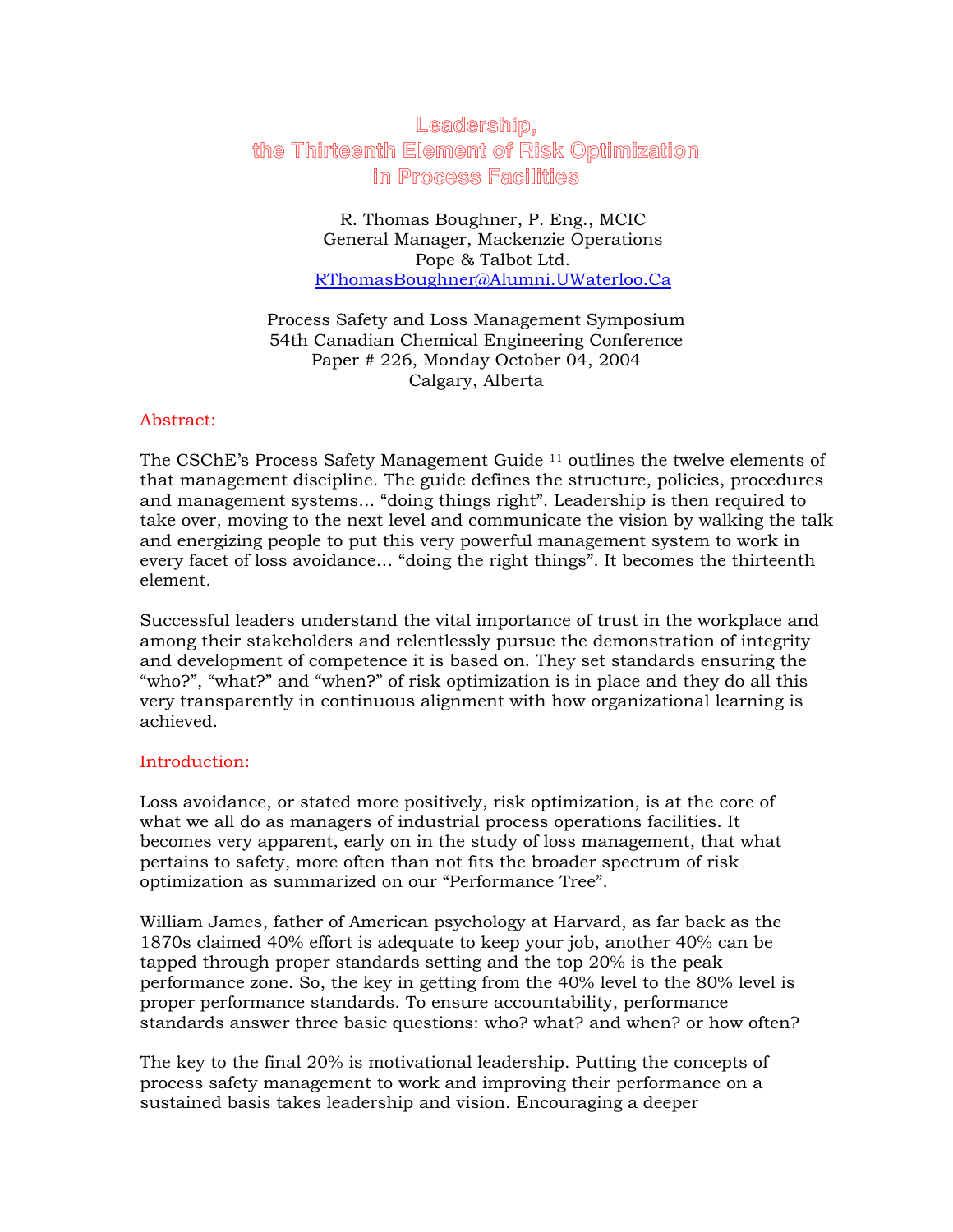understanding of the characteristics of leadership that this requires is what this presentation is all about.

The reference list at the end of this paper includes material that thirty-plus years' experience has shown to be particularly insightful in promoting further thinking about leadership. Not all these items are directly used here but they have all contributed to my personal understanding. A good way to start to talk about leadership is to think about a few notable leaders and the characteristics they exemplify.

## Leadership Examples

#### Sir Alexander Mackenzie, Canadian Frontiersman

Scottish-born Alexander Mackenzie moved to Canada when he was ten years old went on to become a Canadian hero, knighted by King George III, as leader of the first expedition to cross North America from the Atlantic to Pacific, north of Mexico. And he did it in 1793, twelve years ahead of the Americans Meriwether Lewis and William Clark, whose bicentennial is being celebrated next year.

Mackenzie had moved from Scotland to Montreal in 1774. He began work for the North West Company and was given the job of exploring new land in search of fur supplies. In 1787, he became a partner in the company and set off for Fort Chipewyan, adjacent to present day Wood Buffalo National Park on Lake Athabaska, where he conceived the plan to find an overland route to the Pacific.

In 1789, Mackenzie's crew of voyageurs, his wife and several others, set out to discover that overland route to the Pacific. After five weeks, he reached an ocean, but it was the wrong one. He had accidentally reached the Arctic Ocean and charted the "River of Disappointment" as he called it, the great river now named after him. 100 days later, Mackenzie's entourage arrived back at Fort Chipewyan having documented yet another route to the Arctic Ocean, but not the elusive Pacific he'd been looking for. This first trip aided in mapping the northern regions of the continent and extending the existing base of knowledge, but Mackenzie remained determined to find the "Western Sea."

Before his next trip, he went to England to study recent technical advances in the determination of longitude. Personifying continuing learning and armed with new knowledge and equipment, he returned to Canada a year and a half later. On May 9, 1793, Mackenzie, with nine others, packed into a 25-foot canoe at the present site of Peace River, Alberta, for a second voyage.

They ascended the Peace River to the confluence of the Finlay, then up the Parsnip and over the divide, reaching the Fraser River near present-day Prince George. After descending the Fraser to somewhere between Quesnel and Williams Lake, the native guides suggested they proceed westward, over the Chilcotin Plateau, instead of continuing on into the hazardous Fraser canyon. They took the advice and this time, Mackenzie and his team succeeded,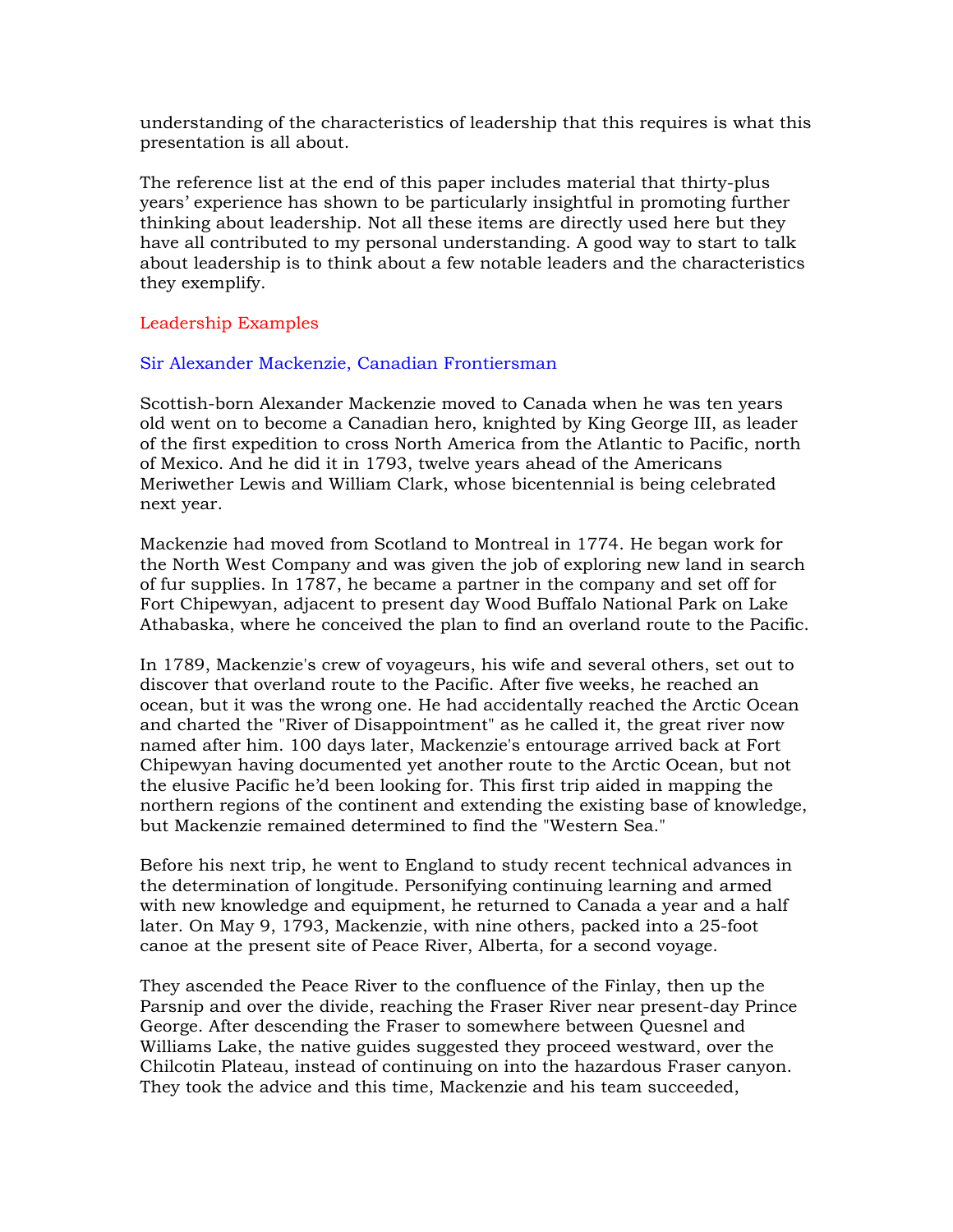reaching the Pacific Ocean at Bella Coola on July 22. They returned with the westward route mapped 117 days later.

Mackenzie had become the first European to reach the Pacific Ocean on an overland route north of latitude  $25<sup>0</sup>$ , a dozen years ahead of the Americans, who reached the mouth of the Columbia River from St. Louis in late 1805. In fact, Mackenzie's role model and his published record of his expedition contributed to President Thomas Jefferson's launch of the Lewis and Clark Corps of Discovery.

# Albino Luciani, Roman Catholic Cardinal

On August 28, 1978, the presiding cardinal appeared on the balcony of St. Peter's Cathedral in Rome to announce: "I bring you news of great joy! We have a Pope: Cardinal Albino Luciani." When Luciani stepped onto the balcony, everyone who saw him remembered his smile. It seemed to touch their souls, causing even skeptics to wonder if maybe God really had intervened in the selection process this time, to secure the selection of "His candidate".

Luciani absolutely radiated delight and joy. He was a man from the mountains of northern Italy, who as a small boy wanted more than anything to be a parish priest. And there he stood, on St Peter's balcony, as Pope John Paul the First. Although he'd been brought up in the environment of the counter-reformation era of the Italian Catholic church in the early  $20<sup>th</sup>$  century, Luciani was blessed with a vision of a more open and spiritual institution. He never traveled beyond his native Italy but he developed a network of like-minded contacts around the world.

He was fifty years old at the time of Vatican II, but he clearly caught the spirit of fresh air and "getting up to date" that it intended. The cardinals who were among the nucleus of the surviving core from that Vatican II Council we later determined to have voted for him. It was no accident in selecting the Archbishop of Venice, a career pastor rather than a Vatican administrator… they knew exactly what they were doing; the got a leader, not a manager.

He was a protégé of Pope John XXIII, the guiding spirit of Vatican II, who had made him a bishop. As Pope, he was setting about to place high value on the sharing of power with his bishops. He intended to put the Church back where it belonged, back to the simplicity and honesty of its origins. If Jesus were to return to earth, Luciani wanted Him to find a Church he would recognize, free of political interests, and the big business mentality that had corroded it. This man had a revolutionary dream, to pursue the repastoralization of the entire Roman Catholic Church.

## Louis St. Laurent, Twelfth Prime Minister of Canada

Following the extended term of office of his predecessor, Mackenzie King, St. Laurent put a human face on the federal Liberal government, beginning in November 1948. But he did more than that.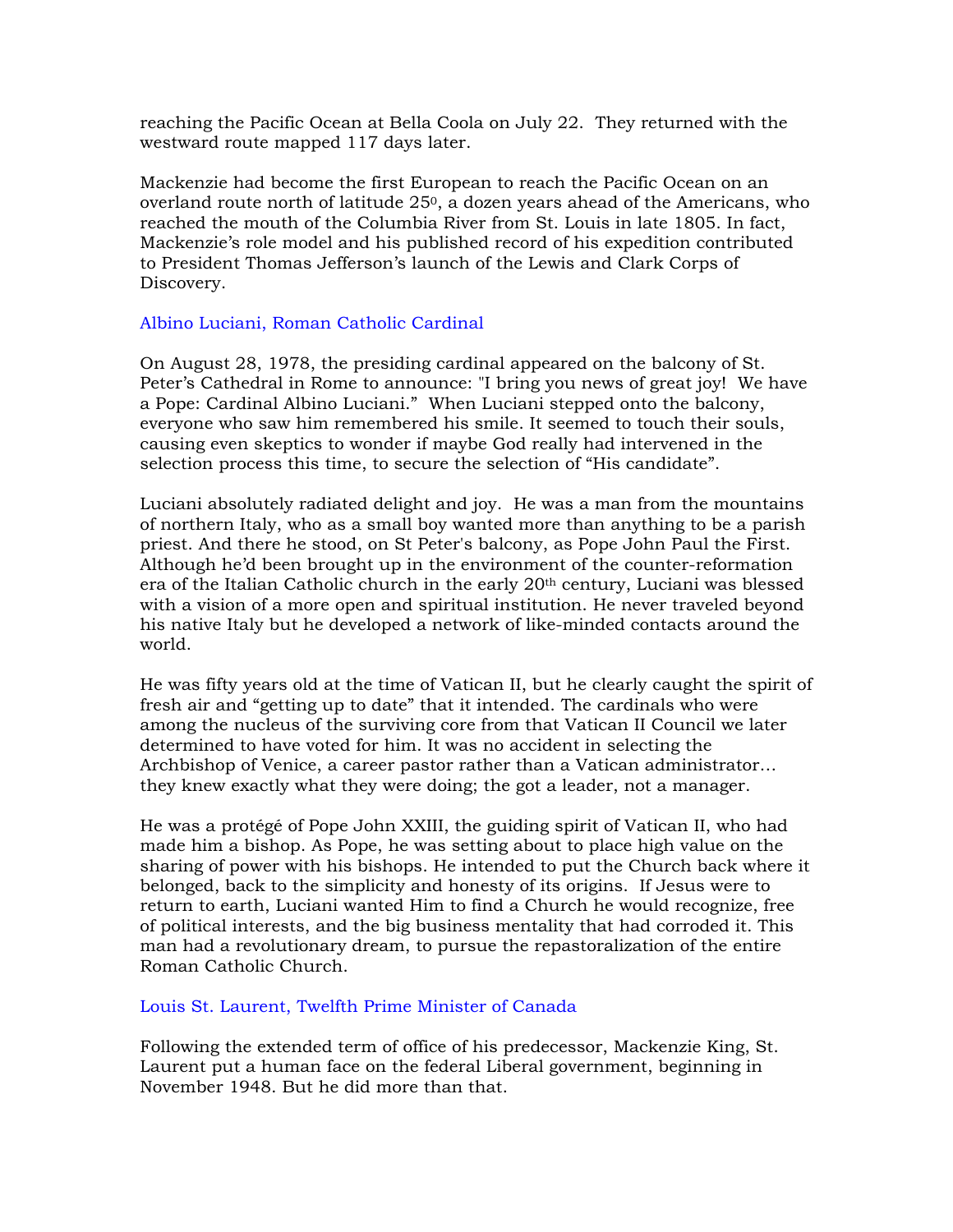Mackenzie King had never maintained a system for organizing his official papers, often arrived late for meetings and appointments, and did not like being disturbed by his ministers and visitors. St. Laurent brought structure to his management system. He kept regular hours, organized his paperwork and kept in touch with his ministers while letting them run their departments. With cabinet ministers like C. D. Howe, Lester Pearson, Jack Pickersgill and Paul Martin, St.-Laurent had a superstar team in place and his leadership style permitted them to manage the affairs of Canada with efficiency.

Behind the affable image lay a very tough mind. He believed that the concept of the father of a family was the best one to be applied to the management of public affairs. His paternalism and common sense suited the country and its people moving into the post-war boom period.

His term of office included the most prolific productive explosion in Canadian history. Initiatives during his term of office included Newfoundland joining Confederation, the Trans Canada Pipeline, the St. Lawrence Seaway, Avro's development of the CF-100 Canuck and CF-105 Arrow, Vincent Massey's installation as the first Canadian-born Governor General, Canada's emergence as a global peacekeeper in the Suez Crisis and the total conversion of Canada's wartime mobilization of resources into peacetime progress and quality of life enhancements.

Disciplined, decisive and dutiful, a statesman model of composure, he saw himself as just a good average Canadian. He traveled across the country, meeting ordinary Canadians, making the Prime Minister an approachable human being for the first time in a generation.

#### Darryl Sutter, Calgary Flames Coach, 2004

He'd been fired by the San Jose Sharks a few weeks before Calgary hired him as head coach in late 2002. His first partial season was so-so and some questioned the wisdom of his promotion to general manager as well, the following Summer. As general manager his only early managerial achievement of note had been relieving his former employer of their number three goaltender and the inherent salary obligations.

His first full season started about as expected. When my two sons and I attended the Boxing Day 2003 game against the Canucks at the Saddledome, the outcome was predictable; Vancouver after all, was the team of destiny in the west and Calgary was rebuilding…the Canucks won. Then over the next six weeks, the Calgary Flames truly became Darryl Sutter's team.

He approached the last 28 games of the regular season as four 7-game series. With Sutter's focus and intensity taking hold, the Flames won all four of them and stole a playoff berth. Under his contagious and demanding leadership, fellow San Jose escapee Miikka Kiprusoff became an elite-level goaltender who refused to allow himself the luxury of two consecutive off-games. His young captain, Jarome Iginla made the transition from potential future superstar to kinetic current superstar. His troop of unheralded foot soldiers became a dream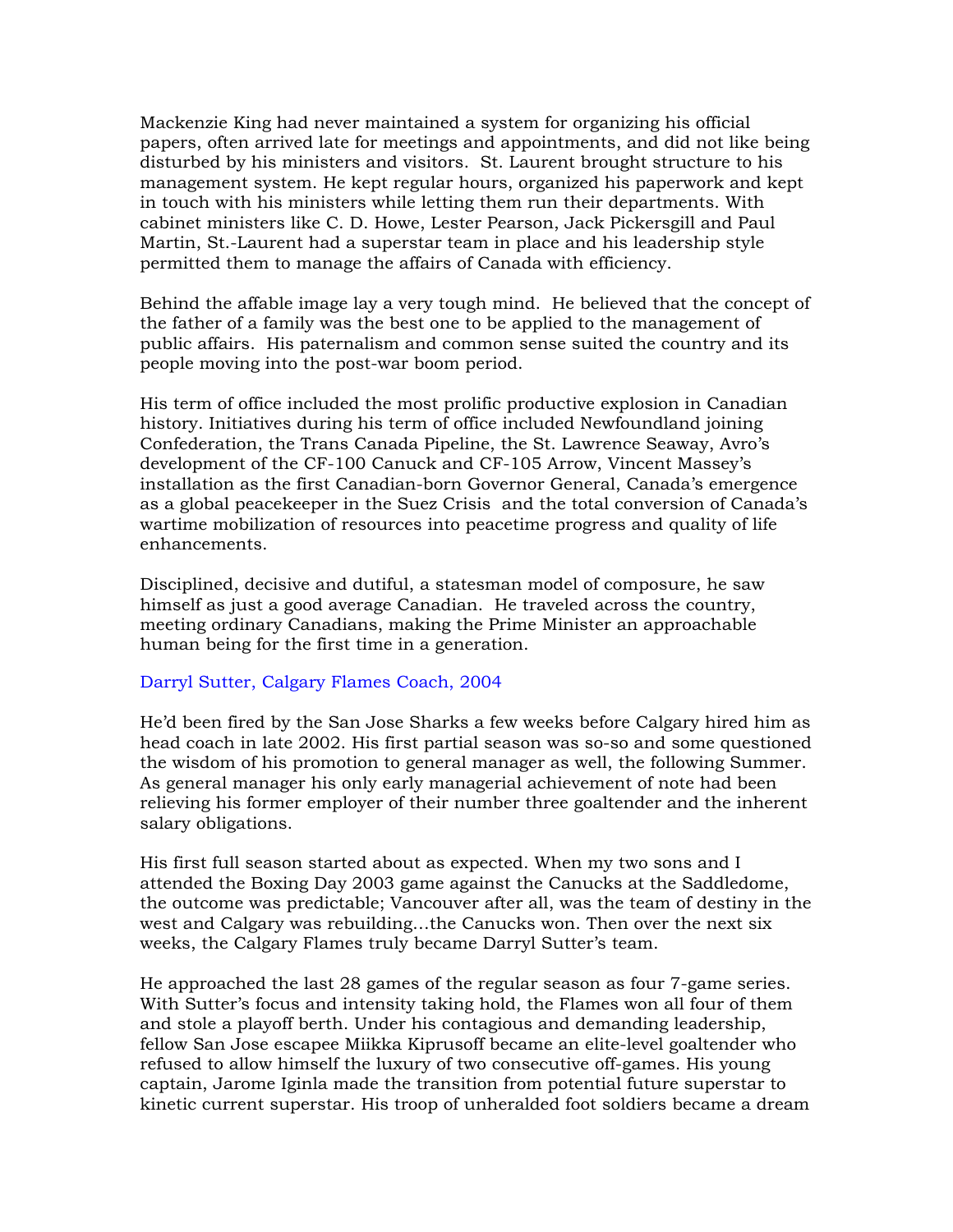team of over-achievers, working to the plan with maximum intensity, every shift, every period, every game, every series.

They lifted themselves to a whole new and entirely unpredicted level of performance that carried them through three best-of-seven series wins and they became Canada's team as they pushed to the brink, their dream season falling one goal short as the gas tank went empty on a hot and muggy June night on the Gulf coast of Florida. But we'll be seeing more of these guys!

#### Leadership and How it Differs from Management

So what do these four examples teach us about leadership and how it differs from management? John Kotter 21 of Harvard Business School has attempted to distinguish between the two. He says that…

Management means establishing detailed steps and timetables for achieving results and allocating the necessary resources. Leadership involves developing a vision of the future and the needed change strategies.

Management requires establishing structure, staffs it, delegates responsibility and authority, provides policies, procedures and systems. Leadership means communicating the direction by words and deeds to all who need to understand and accept the vision and strategies.

Management requires monitoring results, identifying deviations, planning and organizing actions. Leadership means energizing people to overcome major barriers to change, lifting them to a new level of performance.

Management produces a degree of predictability and order and has the potential of consistently producing key results expected by various stakeholders. Leadership produces change, often to a dramatic degree, adding the potential of producing extremely useful change.

So management and leadership are clearly two different entities. But you don't choose one or the other!

#### Management and Leadership: Additive and Sequential, not Mutually Exclusive

Over managing an underled team may top out at 80<sup>th</sup> per centile performance but over leading an under managed effort is simply not stable, long-term, either!

Over five years ago, as I began work in my current position, things just jelled for the team I inherited and we went on to have the best six month period of performance in the 26-year history of the operation. Then performance fell off and deteriorated. The ultimate assessment was that mine was the style of leadership that the local culture required, following a bitter prolonged labour dispute. But the performance management system was inadequately developed and further eroded by excessive turnover; as a result, we ran into a performance inversion.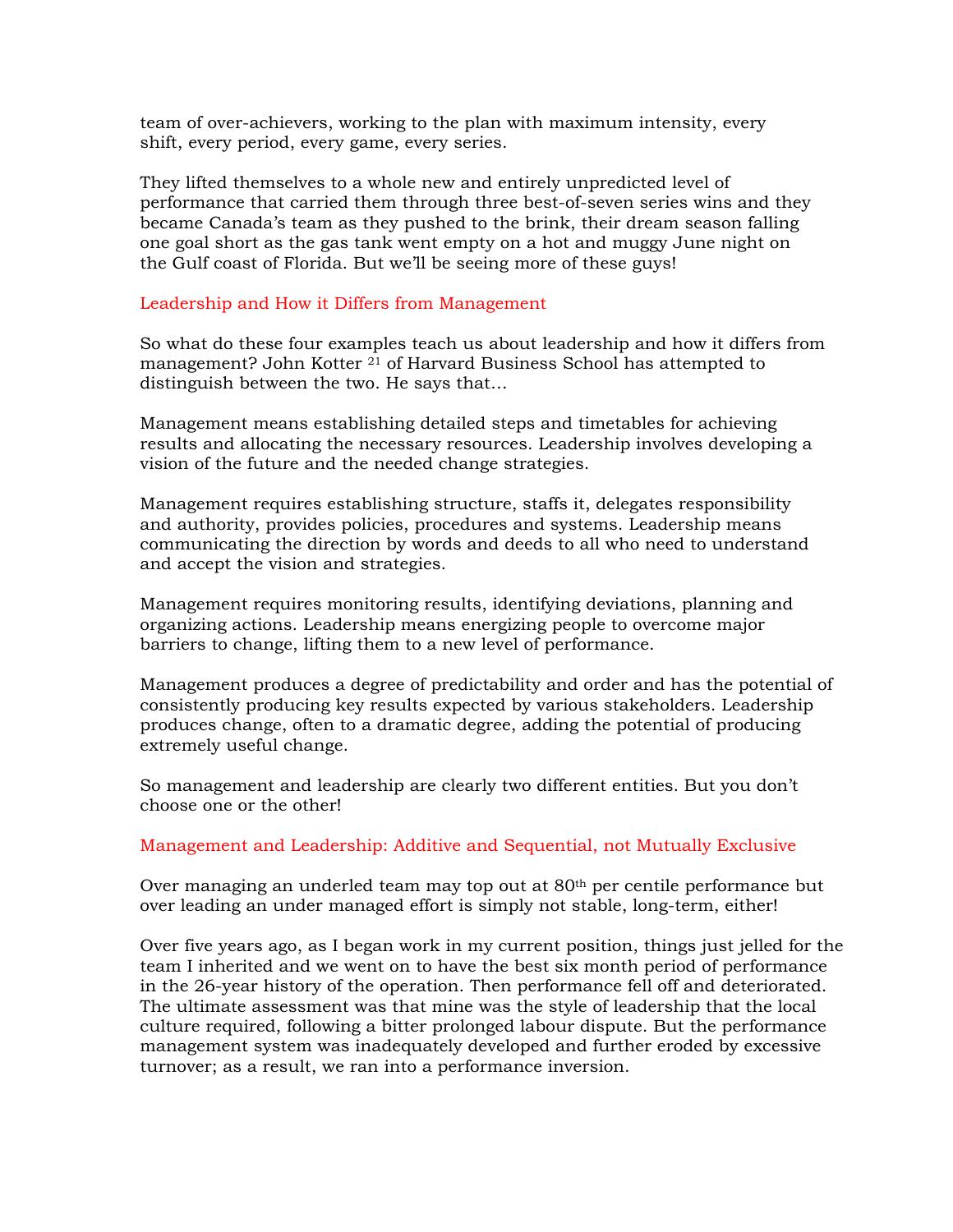Two changes of ownership and the transition effort required delayed us getting back again to focusing on developing the kind of results-focused management system we needed. But it has now been in place for over two years and I'm proud to be able to say that the twelve elements of the process safety and loss management lie at the core of this successful management system.

Now, with the kind of management system and leadership style both in place, we are achieving the all-time best kind of performance our shareholders should expect and as described in Pulp & Paper Canada, February 2004 25. The lesson to be learned is that you need both management and leadership. With management only, you will have to forego the benefits of discretionary extra effort; with leadership only you outrun your established structure and collapse into the vacuum.

# Leaders as Role Models

In a nutshell, management means doing things right; leadership means doing the right things. But what are the right things? From my experience in a jointly initiated labour-management relationships improvement process, it is not rocket science to determine what some of them are. One outcome of the process was that as General Manager, I was asked to develop written descriptions of desired behaviour and conduct and they included these 26.

# Lead By Example, Treating People Fairly, Honestly And With Respect.

- Everyone here must observe the golden rule and treat other people the way they would like to be treated themselves. Avoid the use of foul language and lower your voice as the other person raises theirs in an argument.
- Act with courtesy and fairness; maintain your composure and don't let other people determine the way you act. Practice seeing things from other people's point of view and don't overlook a good idea just because you don't happen to like the person who suggested it. Truth is serious business, apply it lightly when criticizing others and, by all means, avoid sarcastic remarks. Be tactful; never alienate anyone on purpose.
- When someone is telling you about something that is important to them, resist the urge to top them with a story of your own. Ask for help by saying "I've got a problem, could you please help me?" When giving instructions, tell people what has to be accomplished; not how to do it. Confirm understanding by asking "do you understand?" not "OK?" Never waste an opportunity to tell good employees how important they are to our success. Praise people in public; criticize in them private.
- Remember that some of the most important needs for an employee are to have an accessible boss, to be called by name and to feel appreciated.

Management Will Solicit Input from Employees in Problem Solving and Decision Making and Employees Will Be Respected For Their Input.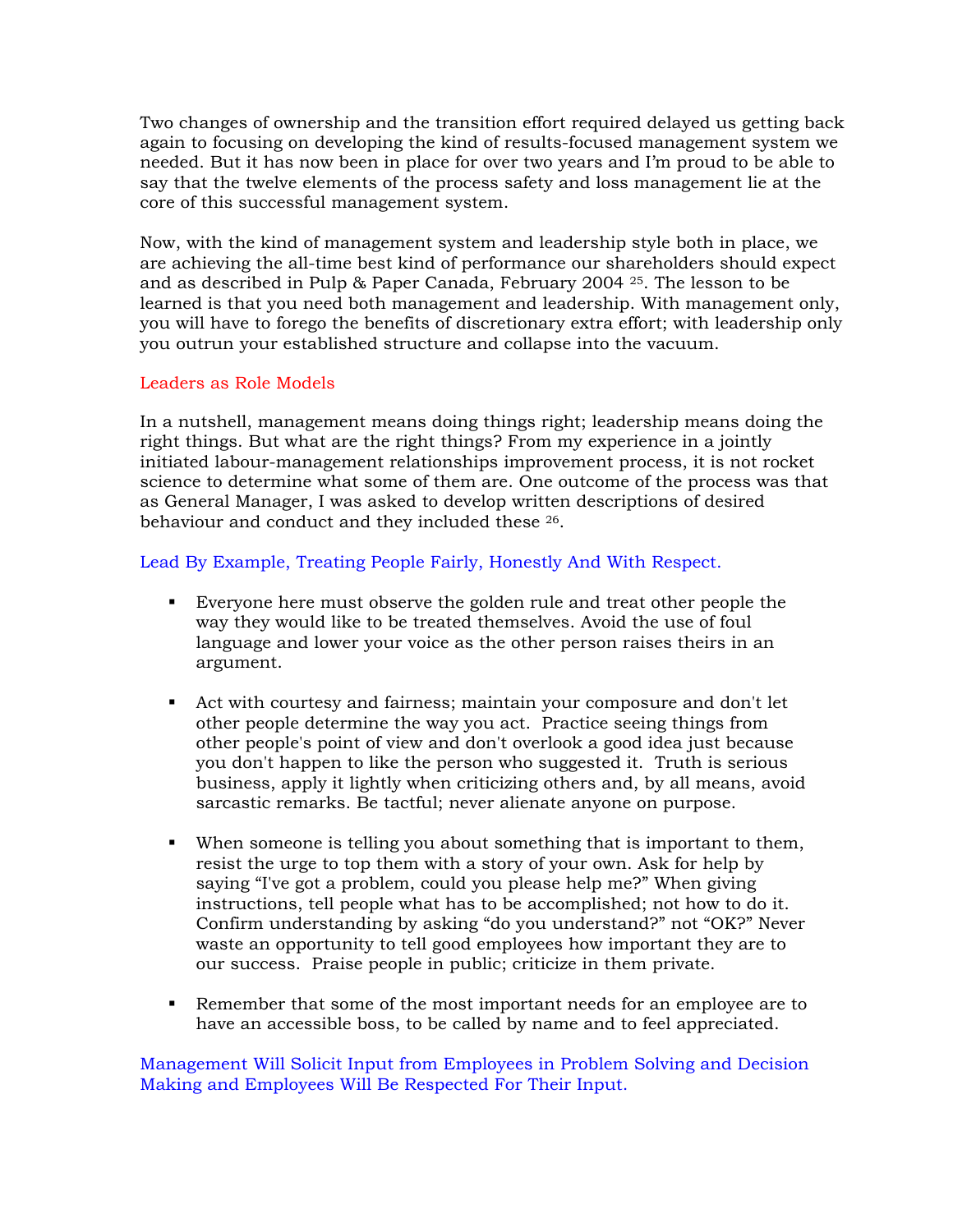- Every employee has a fundamental right to achieve satisfaction from his job, to the extent of his capability and interest, without feeling pressure to hold back. It is our leadership responsibility to ensure that our people are enabled to fully utilize their natural gifts and acquired skills.
- On the job in industry, as in most relationships, is to recognize that trust is vitally important. It takes trust for an employee to genuinely participate in helping his company be successful. To earn the trust of the people you work with, you must never give them reason to regret the discretionary contributions they make. Earning their trust takes trustworthy character (what you are as a person) and relevant competence (what you can do on the job). And you need both; they are critical factors in the success of a personal relationship and in the competitive performance of an industrial organization. Training and practice can overcome some shortage of competence but lack of trustworthiness in your character is fatal!
- When you are working with your team in solving a problem, or better yet, a potential problem, be sure to lay out the background and scope so that they understand clearly what the objective is and what has been tried and there are no false leads due to withheld information.
- Develop your ability to gather information by being able to talk comfortably with all kinds of people, questioning gently, listening and using your intuition to put two and two together. Develop your alertness to the mood of a group of people. Learn how to gives others the benefit of your knowledge softly and effectively, giving down-to-earth insight to support trouble-shooting efforts but be the first to acknowledge what you don't know.
- Become lots better than average at translating jargon into understandable terms. Learn to coach other people to use information, classifying and organizing it in a way that makes sense to them. Work at your ability to adapt and improve information provided by other people and help them express their views so they can feel a sense of self-esteem seeing good practical use of what they've offered being applied in a new situation.
- As a leader, your position gives you authority and you may be gifted with more formal education but never confuse that with wisdom!
- Never forget that no matter how many times you're right, sometimes you'll be wrong and your success is totally dependent on support from the people you work with.

# Emotional Intelligence

This does not sound anything at all like rocket science. So why should it be so hard to do? Maybe because we are professionals! In his 1995 best seller, Daniel Goleman 15 identifies five sectors of emotional intelligence: knowing our own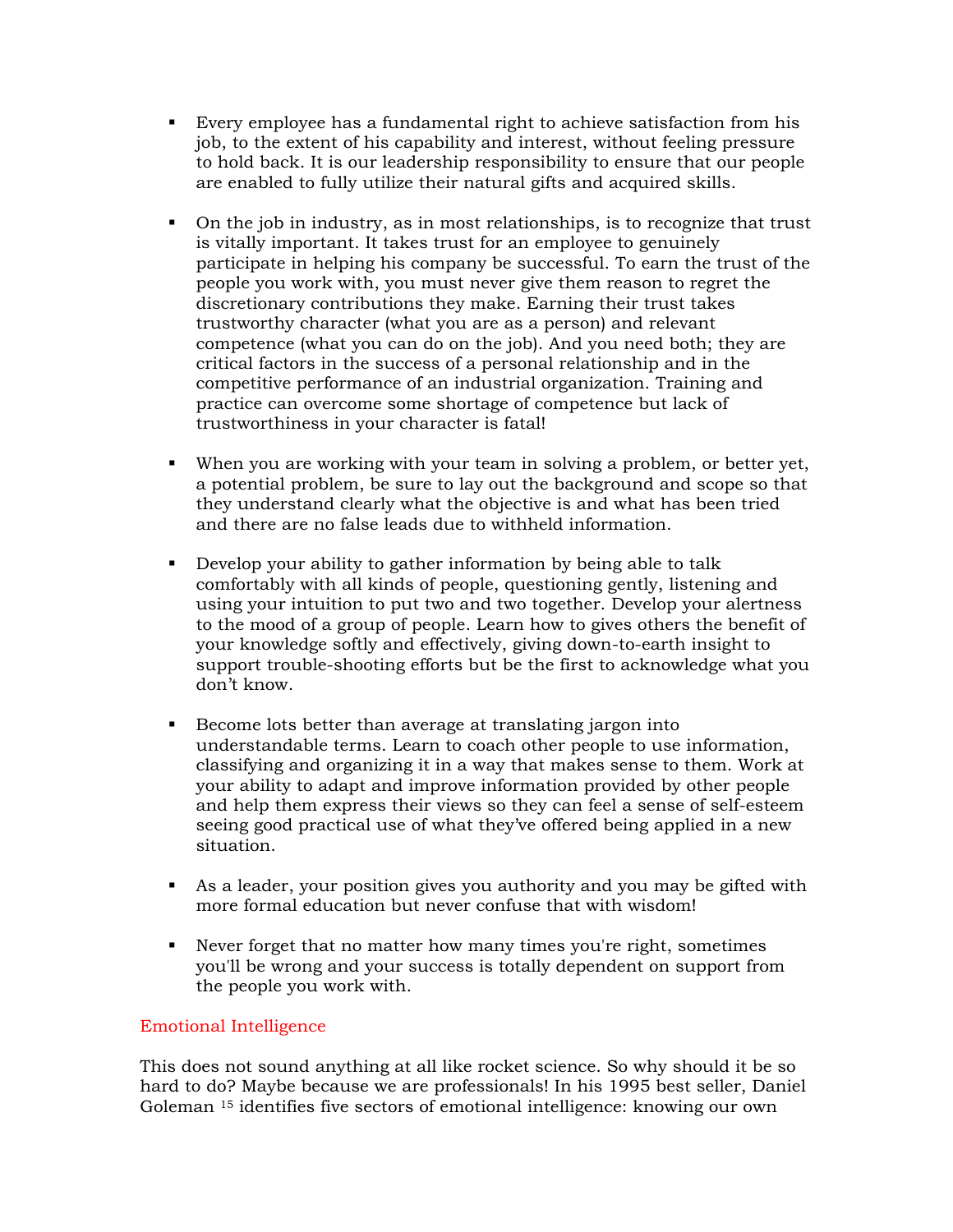emotions, managing our own emotions, motivating ourselves, recognizing other peoples' emotions and finally handling relationships with other people. How some people are more gifted than others and therefore more able to build trust and respect is in the balance: keeping emotional reactions appropriate and proportional to the circumstances.

The concept of emotional intelligence takes for granted that we all have the intellectual ability and technical expertise to do our jobs adequately. It goes a step beyond and looks at how personal qualities such as initiative, empathy, adaptability and persuasiveness make the difference between marginal and star performance.

Our level of emotional intelligence is not fixed permanently. It continues to develop as we go through life and learn from our experiences. The old fashioned word for this happening is maturity. The impact of emotional intelligence on onthe-job performance is broken down into twelve specific individual competencies and thirteen key relational competencies.

As chemical engineers, or for those others of us with profession qualifications which are cognitively very demanding, entry screening is based almost entirely on IQ. Since everyone getting into the profession has a very high IQ, from there onwards, IQ provides little competitive advantage among individuals. It becomes a threshold or entry-level competence; just something you need to get in, in the first place. Much the same thing applies to technical expertise; it is something you need for entry or further advancement to a certain job. That makes it another threshold competence. Since everyone has the required amount of it, it does little to distinguish among individuals.

On the other hand, emotional intelligence factors figure hardly at all in prescreening to most professions so there can be a whole spectrum of emotional intelligence levels among people entering into and advancing within these professions. That is why emotional intelligence becomes such a factor for success or failure. And more so, emotional intelligence and cognitive skills are more than additive; they are synergistic; you multiply them!. Top performers have both. At the other end of the spectrum, out-of-control emotions can make smart people act as if they are stupid. So how does emotional intelligence lead to job competence and excellence?

Our level of emotional intelligence is what determines our ability to learn practical skills in five identified and very critical sectors: self-awareness, selfmotivation, self-regulation, empathy and social skills. Emotional competence evaluates how effectively we have translated this God-given ability into results in the form of job capabilities.

## Super Performers:

I cannot end this presentation without talking for a minute about top-tier leaders. Occasionally, we have to opportunity to observe or possibly even work with someone John Wareham would refer to as a Midex <sup>37</sup>. This individual's performance, as a whole, is frequently or consistently greater than could be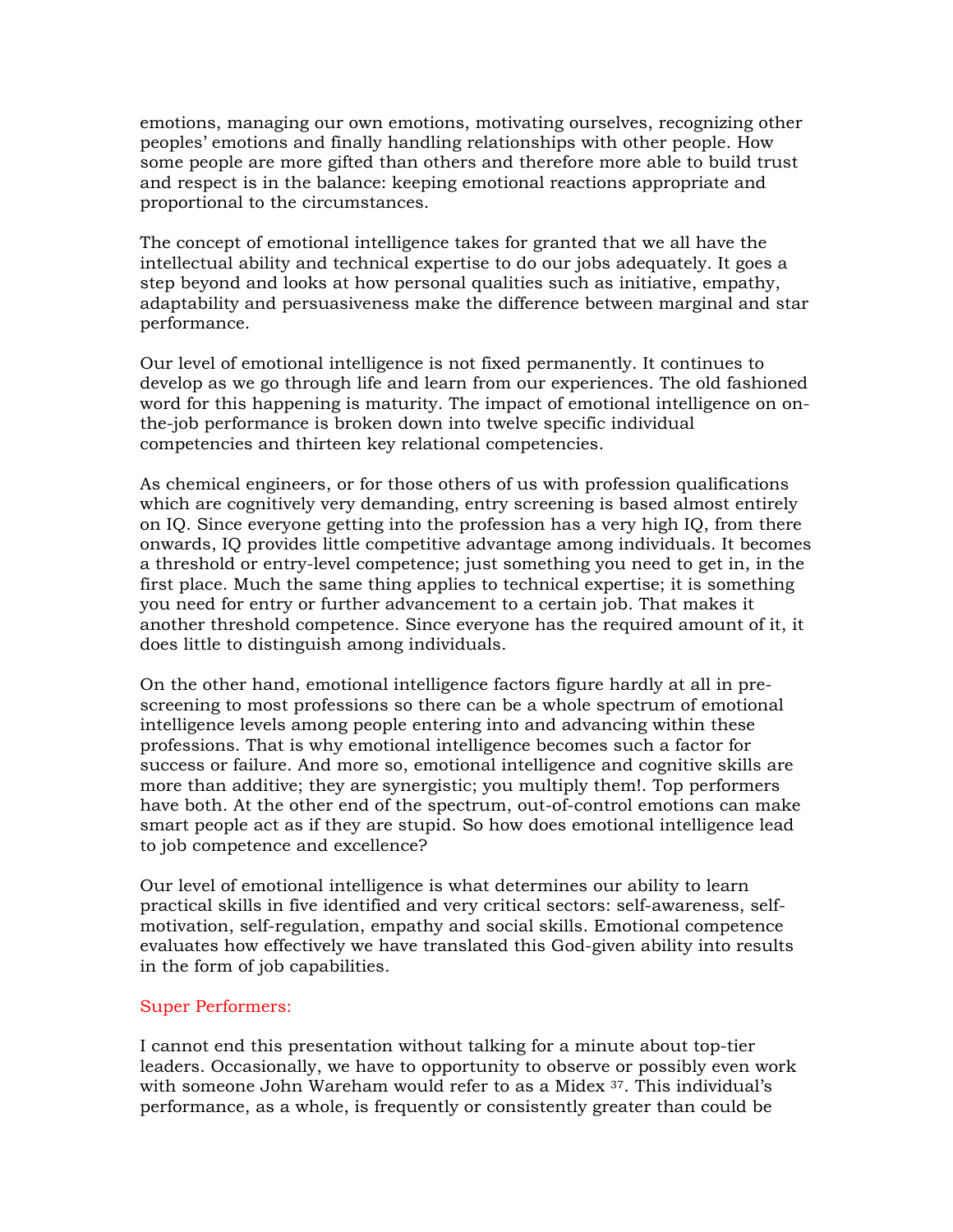predicted by summing all the parts. He seems to be able to establish relationships that are critical, somehow sees trends and patterns in what most people see as a maze of data and manages to distinguish the really important from the inconsequential and trivial when it comes to priorizing. This ability to detect subjective currents and hidden connections is not closely linked to pure rational IQ. It really has roots in the survival instincts that are primordial in evolution.

These traits are highly evident in competitive team sports because of the compressed time frame and highly visible measurability of success. They can be clearly demonstrated by super-star athletes, including two who made an impact in Alberta: Wayne Gretzky, the former Edmonton Oilers' centre and Doug Flutie, the former Calgary Stampeders' quarterback. Their outstanding creative playmaking performance levels under pressure are largely attributed, not to physical size or strength, obviously, but to a considerably above average ability to detect and recognize patterns and trends unfolding around them.

Although these two individuals are highly visible professional athletes, you may get to see similar dynamics at work in any situation in which a group of people comes together with a common interest. It happens when God-given natural strengths and professional education converge in near-perfect alignment with the requirements and expectations of career situations. When it all comes together, this capacity is something that actually grows stronger with life experience. It's often known as wisdom and it is really very different from pure intelligence. So we truly are justified when we say we aren't getting older, we're getting better, or at least wiser!

## Conclusion:

Prudent construction and installation of quality equipment and care in recruiting and staffing, alone, can result in 40th per centile performance in manufacturing process operations. Rigorous application of Process Safety Management discipline, more broadly considered to be a structured approach to risk optimization, can elevate the performance level to the 80th per centile level. Attaining and sustaining a standing in that top 20% requires strong leadership that responds to the competence and credibility expectations of the internal and external stakeholders.

The ability to lead and inspire people is to a large degree instinctive and more fully acquired through life experience. In spite of that, a significant component of it is premeditated and can be learned, with focused analytical attention to what drives it. Every soldier has a right to competent command, and learning to attend to those visible signals of competence and integrity and mastering as wide as possible an array of emotional competences, can make anyone who takes it seriously, significantly more effective as a leader.

R. T. Boughner, P. Eng., MCIC, Mackenzie, British Columbia,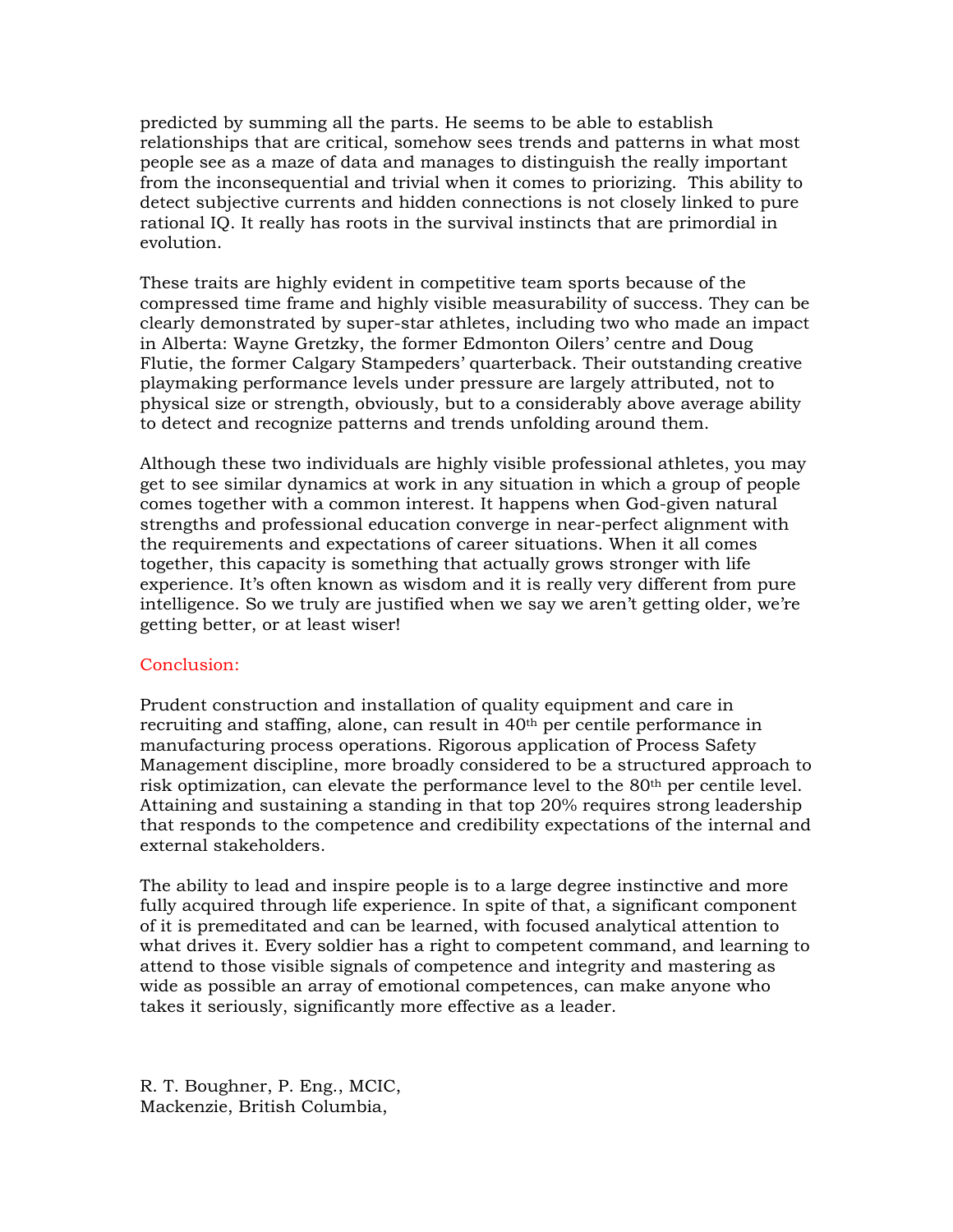September 2004 RThomasBoughner@Alumni.UWaterloo.Ca References:

- 1. Bennis, Warren and Townsend, Robert, "Reinventing Leadership", William Morrow and Company, New York, 1995.
- 2. Bennis, Warren and Nanus, Burt, "Leadership, the Strategies for Taking Charge", Harper Collins Publishers, New York, 1985.
- 3. Blanchard, Kenneth and John, Spencer, "The One Minute Manager", Berkley Books, New York, 1983.
- 4. Blanchard, Kenneth and Lorber, Robert, "Putting the One Minute Manager to Work", Berkley Books, New York, 1985.
- 5. Bolles, Richard N., "What Color is Your Parachute", Ten Speed Press, Berkeley, 1992.
- 6. Briley, Richard G., "Are You Positive; Five Simple Steps to Success", Berkley Books, New York, 1986.
- 7. Brown, H. Jackson, Jr., "Life's Little Instruction Book", Rutledge Hill Press, Nashville, 1991.
- 8. Brown, H. Jackson, Jr., "Life's Little Instruction Book Volume II", Rutledge Hill Press, Nashville, 1991.
- 9. Brown, H. Jackson, Jr., "Life's Little Instruction Book Volume III", Rutledge Hill Press, Nashville, 1995.
- 10.Byham, William C., with Cox, Jeff, "Zapp!…the Lightning of Empowerment", Fawcett-Columbine, Ballantine Books, New York, 1988
- 11.Covey, Stephen R., "Principle-Centered Leadership", Fireside Books, Simon & Schuster Inc., New York 1991.
- 12.Editorial Team, "Process Safety Management" 3rd Edition, Canadian Society for Chemical Engineering, Process Safety Management Division, Ottawa, Ontario, 2002
- 13.Flory, Charles D, editor, "Managers for Tomorrow", The New American Library of Canada, Toronto, 1965.
- 14.Getty, J. Paul, "How to be a Successful Executive", Playboy Paperbacks, New York, 1971.
- 15.Goleman, Daniel, "Emotional Intelligence", Bantam Books, New York, 1995.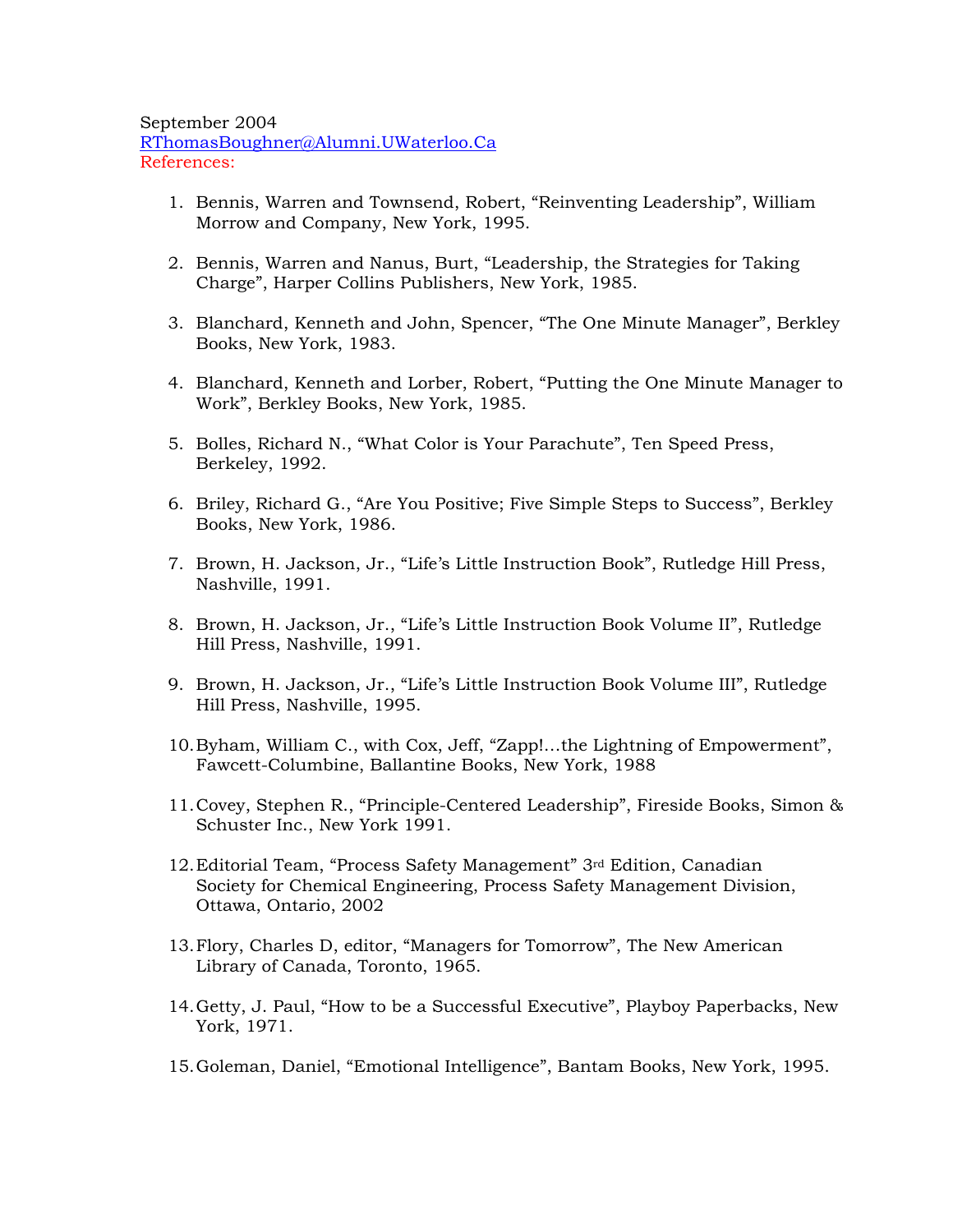- 16.Goleman, Daniel, "Working with Emotional Intelligence", Bantam Books, New York, 1998.
- 17.Gough, Barry M. "First Across the Continent: Sir Alexander Mackenzie", McClelland & Stewart, Toronto, 1997.
- 18.Harbaugh, Gary L., "God's Gifted People; Discovering and Using Your Spiritual and Personal Gifts", Augsburg Publishing House, Minneapolis, 1988.
- 19.Kahn, Steve, "The Secure Executive", Berkley Books, New York, 1986.
- 20.Korda, Michael, "Power", Ballantine Books, Incorporated, New York, 1987.
- 21.Kotter, John P., "Force for Change : How Leadership Differs from Management", Simon & Schuster, 1990
- 22.Maltz, Maxwell, "Psycho Cybernetics" a New Way to get More Living out of Life", Simon & Schuster Inc., New York, 1960.
- 23.Maltz, Maxwell, "Thoughts to Live By", Pocket Books, New York, 1975.
- 24.McGinnis, Alan L., Bringing Out the Best in People; How To Enjoy Helping Others Excel", Augsburg Publishing House, Minneapolis, 1985.
- 25.Patakfalvi, Zsolt, "The Man behind the Mill, Tom Boughner of Pope & Talbot's Mackenzie Pulp Operations", Pulp & Paper Canada, February 2004.
- 26.Pathe, Victor and Walter, Sig, "Relationships by Objectives, Fletcher Challenge Canada Mackenzie Pulp Operations and Communications, Energy and Paperworkers Union of Canada Local 1092', Pathe-Gardner Associates, Mackenzie 1999.
- 27.Peter, Laurence J., "The Peter Principle", Bantam Books, New York, 1969.
- 28.Peter, Laurence J., "The Peter Prescription", Bantam Books, New York, 1972.
- 29.Peter, Laurence J., "The Peter Plan", Bantam Books, New York, 1975.
- 30.Peters, Tom, "In Search of Excellence: Lessons from America's Best-Run Companies", Time Warner, New York, 1988.
- 31.Peters, Tom, "Thriving on Chaos: Handbook for a Management Revolution", HarperCollins Canada, Limited, Toronto, 1989
- 32.Pickersgill, J. W., "My Years with Louis St. Laurent: a Political Memoir", University of Toronto Press, Toronto, 1975.